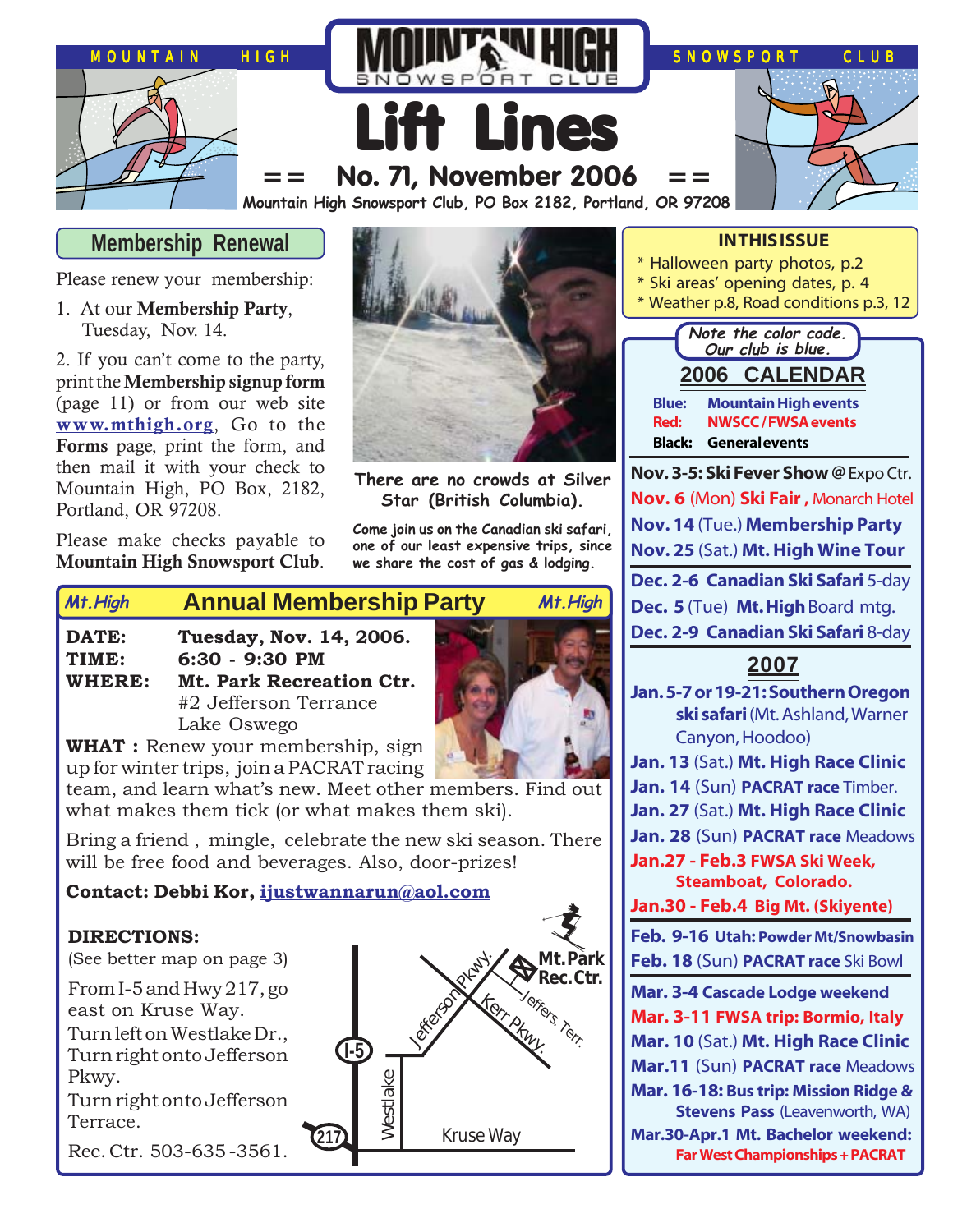MOUNTAIN HIGH *Recent Events you may have missed* SNOWSPORT CLUB

*page 2 Lift Lines 71, November 2006*

#### **Mt.High**





# **Mt. High Halloween Party**

**October 28, 2006. (Saturday)** We spent a few bewitching hours at the home of Meg Gadler and her family. Many famous characters showed up, including a pirate with a parrot on his shoulder, Freddie Krueger, Dr Gray (from "Gray's Anatomy"), Spiderman, and more!

Best of all, we made all kinds of plans, for the Canadian ski safari, for PACRAT racing, and the Utah trip. Even dreamed up plans for the season after next! Our hosts, the Gadlers, were very warm and friendly. Everybody had a great time. See more photos on on the web site, on the **[Recent Photos](http://www.mthigh.org/PhotosRecent.htm)** page.







**Nov. 3-5, 2006.** Several of us from different ski clubs took turns staffing the NWSCC booth at the Ski Show.





At the Ski Fair, we had our own club booth. That's **Emilio**, **Deirdre** and **Sue**, with **Alan** visiting the booth. Many others helped set up the booth, including **Terry**, **Larry**,**Kurt**, & **Chuck**. A few new people joined the club.

The NWSCC had a **raffle** where you could win hats, goggles or gloves for just a dollar!

The **Silent Auction** offered many excellent deals on travel, gear, and lift tickets. We were able to get lift tickets for **49º North** for only \$**15** (to be used as part of the Ski Washington Challenge). Even better, we got several lift tickets to **Mt. Ashland** (part of our Southern Oregon ski safari) for only \$**13.33** per ticket! Why? Because nobody outbid us!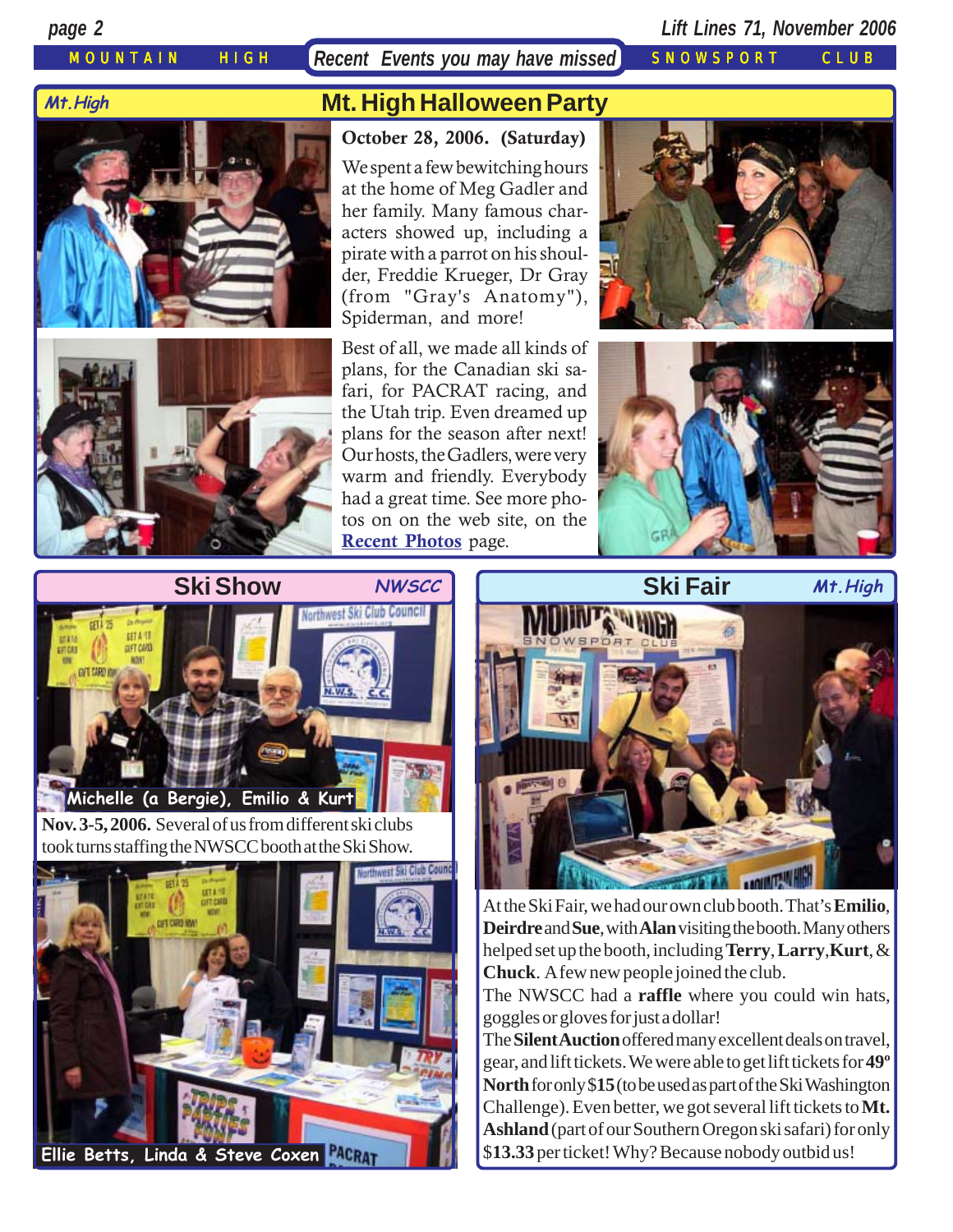### *Lift Lines 71, November 2006 page 3*

MOUNTAIN HIGH

## **Upcoming events** SNOWSPORT CLUB

# **Mt. High Membership Party**

### **November 14 (Tuesday) 6:30 - 9:30 pm**

Our biggest party of the year! All you have to do is show up! Find out what is going on in the club. See what other members are planning this winter.

Make the most of your membership. Join something. Sign up for something.

Try racing. It's fun, purely recreational, and non-threatening. We'll find you a team.

Or sign up for a ski trip. Go see & ski places!

Bring your friends! Everyone interested in our club is welcome.

**Location:** Mt. Park Recreation Center, 2 Jefferson Terrace, Lake Oswego. The parking lot fills up quickly. Additional parking on the street (Jefferson Parkway).

# **Mt.High Wine Tour**

# **Nov. 25, 2006 (Saturday)**

Our 6th annual wine tour is coming up! We'll have an 11-passenger van with a designated driver. We'll meet at Fred Meyer in Tigard, and have a good time! To sign up, contact Debbi Kor, at: **[ijustwannarun@aol.com.](mailto:Ijustwannarun@aol.com)**





# **Pray for new road to Meadows!**

Heavy rain has washed out highway 35 in 4 places, on both sides of Mt.Hood Meadows. The road is closed from both Government Camp and from Hood River. There might be a forest road bypass. Crews are working hard to fix the road. For updates, check Dave's blog : **[http://skihood.com/cs/blogs/](http://skihood.com/cs/blogs/home.aspx?App=daveriley&AspxAutoDetectCookieSupport=1) [home.aspx?App=daveriley&AspxAutoDetectCookieSupport=1](http://skihood.com/cs/blogs/home.aspx?App=daveriley&AspxAutoDetectCookieSupport=1)**

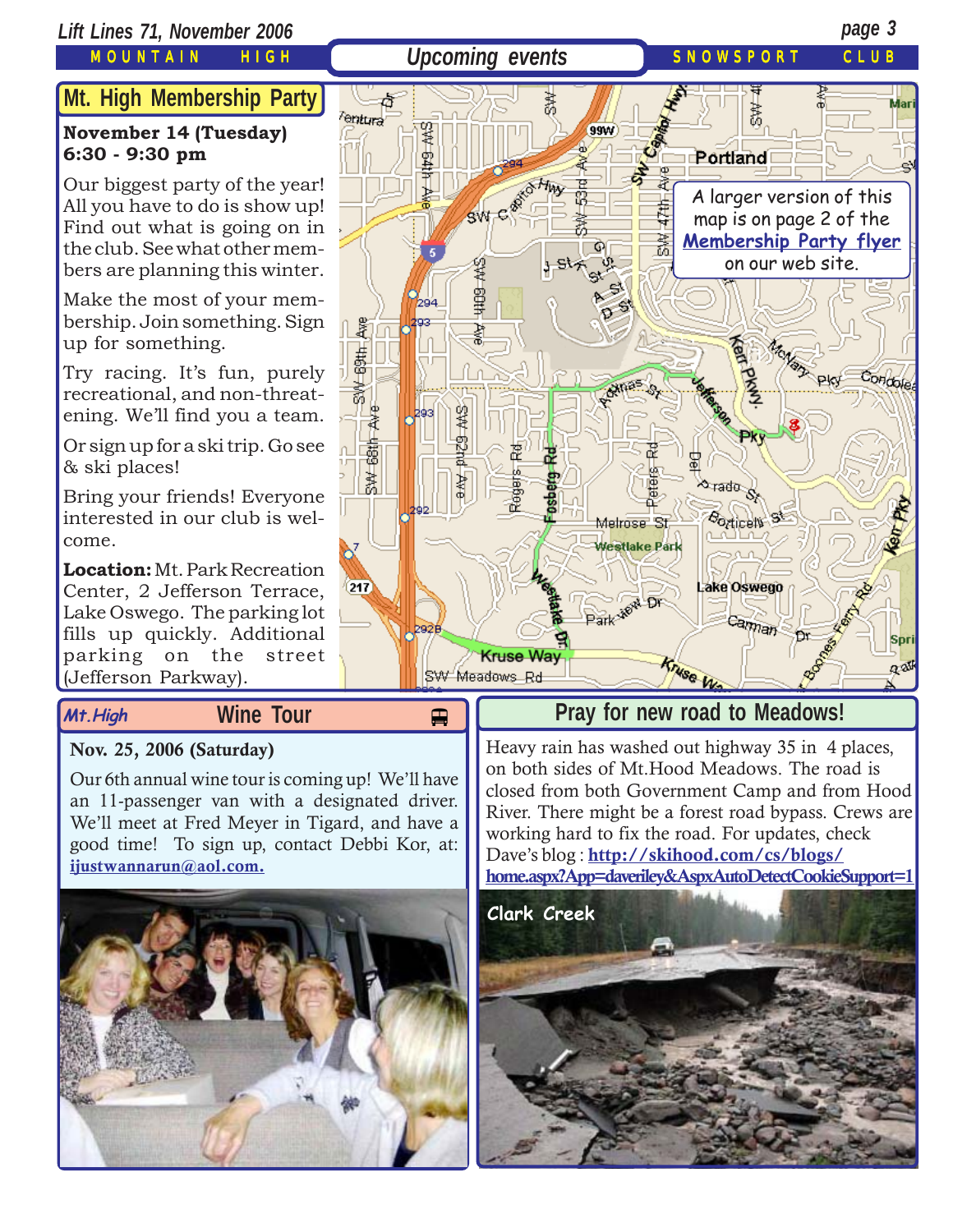# *page 4 Lift Lines 71, November 2006*

# MOUNTAIN HIGH | **Ski Area openings.** SNOWSPORT CLUB

# *The Snow is Coming! Ski Resorts Opening Soon!*

The storms that brought us rain and flooding also brought snow to the mountains, and more snow is on the way, including much colder temperatures aroun Nov. 15. So, many ski areas are planning to open within the next week or two. Opening dates:

1. **Crystal Mountain (WA).** November 15 (Wed.) There's 14" - 19" of snow on the ground already (as of Nov. 11), and much more snow is expected soon.

2. **Mt. Baker (WA)** Nov. 16 (Thursday). Received two feet of snow Nov. 10, for a base of over 3 feet. Another 2 feet of snow expected this week. Mt. Baker rules!!!

3. **Timberline.** Probably November 17 or 18 (Fri/Sat.) Currently, on Nov. 11, there's 23" of snow at the lodge.

4. **Mt. Bachelor.** Projecting: November 18 (Sat.) Based on forecast. So far (Nov. 11): only 12 inches.

4. **Canadian ski areas (Whistler/Blackcomb, Apex, Big White, Silver Star, Sun Peaks)**. Scheduled opening Nov. 23 (Thur). Silver Star has a foot of snow in the village and 17 inches on the hill. More snow expected this week. Whistler is expecting 2-3 feet this weekend.

5. **Hoodoo**: Planned opening: Nov. 24-26.

#### **Canadian Ski Safari**  $\bigoplus$   $\bigoplus$   $\bigoplus$

支

**[Dec. 1 - 6 or 8, 2005.](http://beavercreek.snow.com/winterhome.asp)** Minimum: 5 days. (Or, it could be done later, in April 2007)

A very affordable trip! 5 days for about **\$200 - \$275** (for lodging and gas). The skiing is mostly free.

Totally informal. No reservations. No deposits. But if we are carpooling, let's coordinate. Let **[Emilio](mailto:info@mthigh.org)** know.

We'll break the long 10-11 hour drive into two segments, with some extra skiing in between. Driving up, we'll ski at **Mt. Baker**, before driving on to **Sun Peaks**.

On the way back, you can be back home at the end of day 5 (Wednesday) if you only ski half a day at Apex and then drive straight home. For a **6-day** alternative, stop for one more day at **Stevens Pass** or **White Pass.**

Emilio proposes some of us extend the trip to 8 days. After Apex, go east along Canadian Hwy. 3, and then hit the following ski areas: **Red Mountain**, **49º North,** and **Mt. Spokane** (for a total of 8 days).









Silver Star, early Nov. 2006

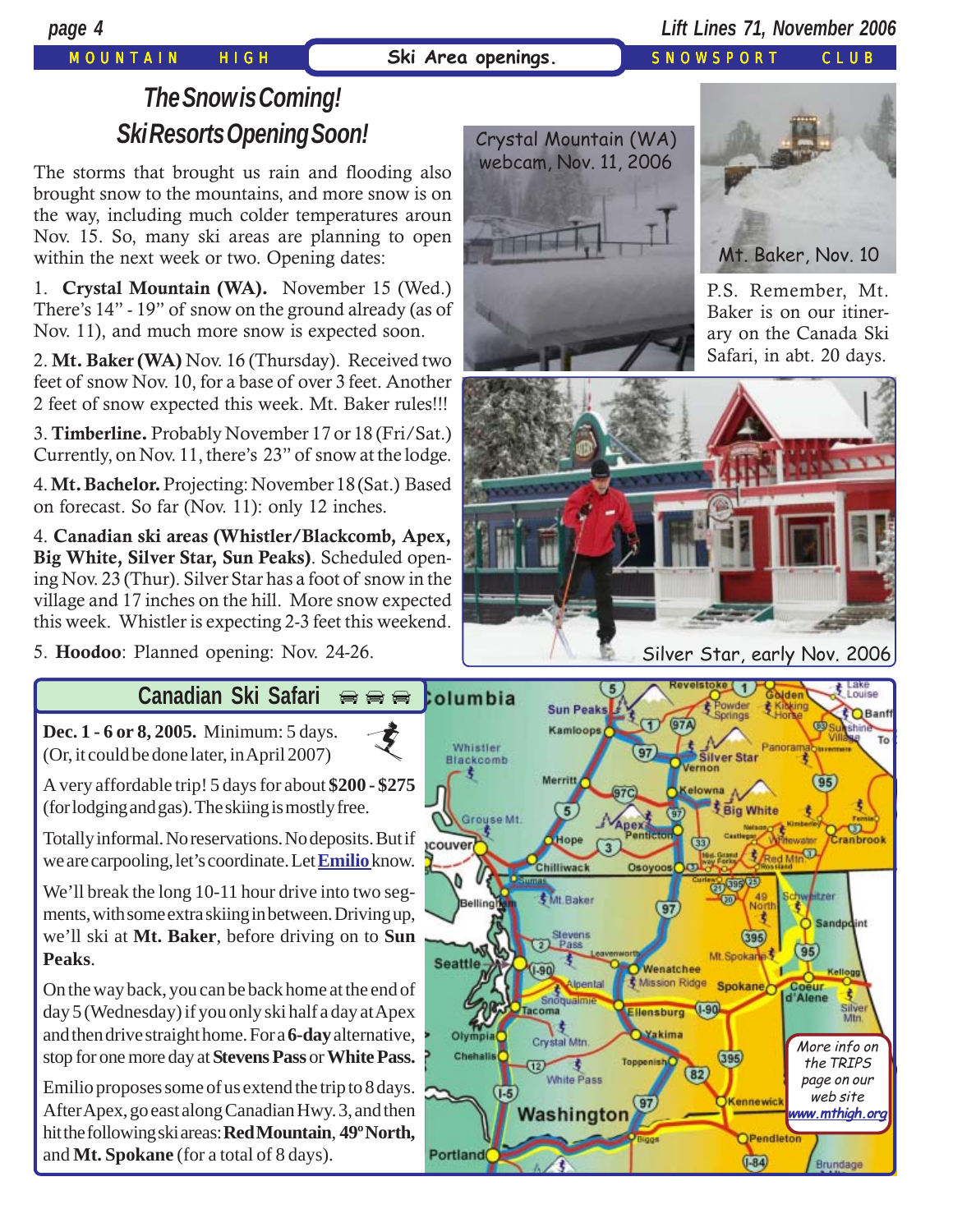### MOUNTAIN HIGH

# **Ski Oregon / Washington Challeng[e](http://beavercreek.snow.com/winterhome.asp)**

#### **[Winter 2006/2007.](http://beavercreek.snow.com/winterhome.asp) NWSCC**  $\bigoplus$  $\bigoplus$  $\bigoplus$

The NWSCC, in coopearation with the local ski industry is expanding its ski challenge to the State of Washington.

Washington has **14** ski areas. To meet the Challenge, you will need to ski/ride at least **10** of these in a single winter season. Extra credit will be given for the 4 optional ski areas: Hurricane Ridge, Leavenworth, North Cascade Heli-Skiing and Cascade Powder Cats.

It helps that the Mt. High club has a trip to 2 of these ski areas: Mission Ridge and Stevens Pass. Also, we'll hit a few on the way to Canada.

The **Ski Oregon Challenge** will continue too! Ski 9 of 11 Oregon areas.

These two are separate challenges. You don't need to do both.

More info on our web site, and the **[NWskiers.com](http://www.nwskiers.org/)** web site. Contact **Steve Coxen**, 503-679-9022, email: **[sacoxen@aol.com](mailto:sacoxen@aol.com)**.

#### **Sunny Southern Oregon ski safari Mt.High**

#### **Jan. 5 - 7, 2007.**

Backup date (if no snow):  **Jan. 19-21**

As a result of the Ski Oregon Challenge, we discovered Warner Canyon is an excellent place for powder skiing, especially since it



is closed Monday - Friday, so there's untouched powder on Saturdays! Let's make this a really fun 3-day weekend:

**Thursday evening**, after work, drive to Ashland (Oregon).<br>Friday: Ski Mt. Ashland, then drive to Lakeview. Ski Mt. Ashland, then drive to Lakeview. **Saturday:** Ski **Warner Canyon**, then drive to Eugene. **Sunday:** Ski **Hoodoo**, then drive home.

This will be totally informal. It's not an official "trip", but a simple road trip, either carpooling or caravaning down there. If there is enough interest, we might hire a bus.

If you are interested, please contact **[Emilio](mailto:Emilio2000@earthlink.net)**, **[info@mthigh.org](mailto:info@mthigh.org)** 503-378-0171. We need to start planning how we will carpool.



#### $\bigoplus$  FWSA FWSA 2007 Ski Week  $\star$ **FWSA**

# **Steamboat Colorado**

**Jan. 27-Feb. 3** The biggest trip of the year, with clubs

from all far Western States participating. The 36 spots reserved for Northwest skiers are full. There is a waiting list. For each additional condo, we need a foursome.

**Price:** \$850 plus \$365 for airfare.

Price includes 7 nights lodging (dbl occ.), 5 days' lift tickets, Welcome party, Mountain Picnic, 3 races, Farewell Party, and much, much more. Third deposit due now. If you haven't sent any yet, a total of \$700 is due.

See details on our web site and in previous issues of Lift Lines..

**Contact: Rod Robinson,** 1- 541-344-7170, **[rdrobinson@aol.com](mailto:rdrobinson@aol.com)**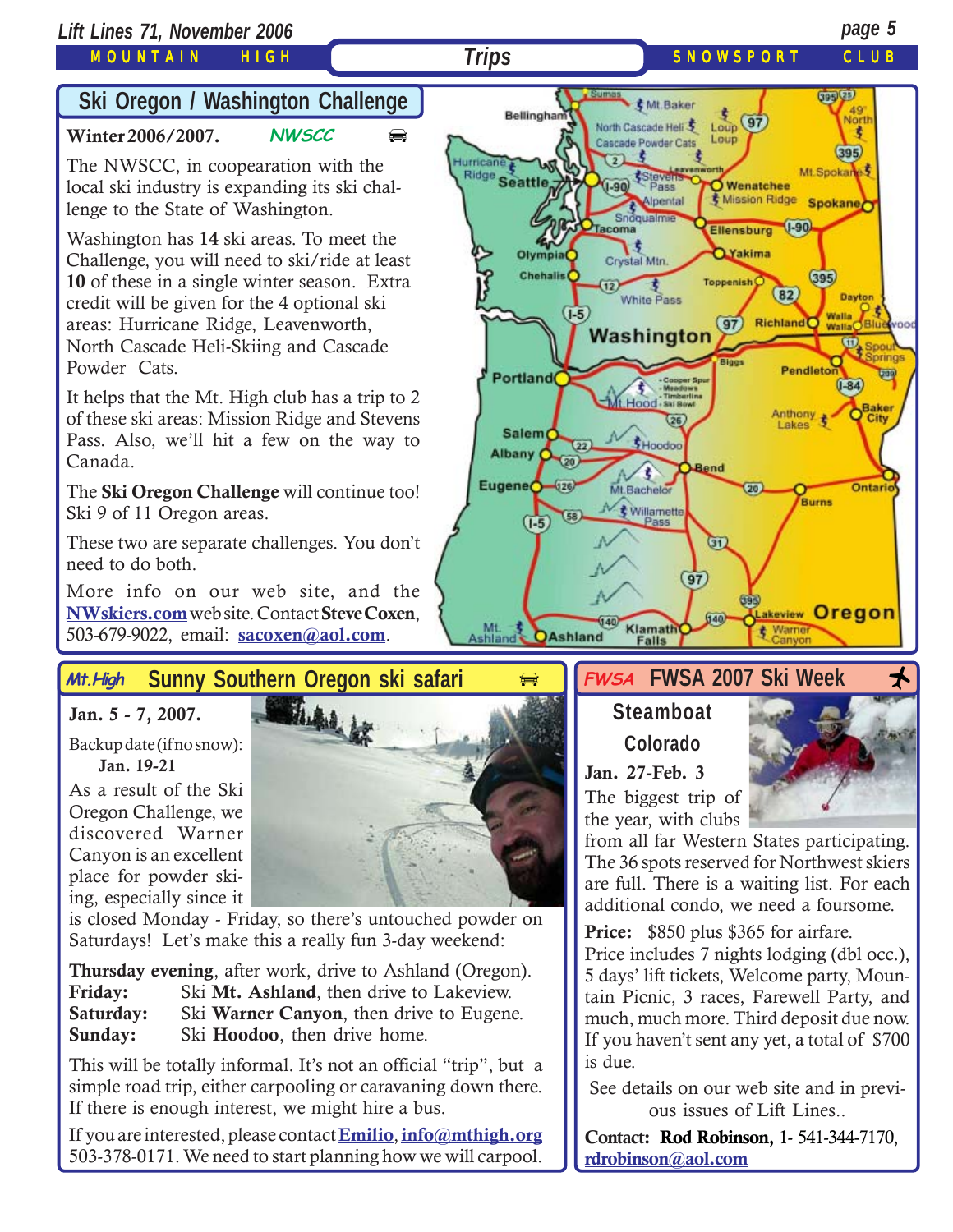### MOUNTAIN HIGH *Trips* SNOWSPORT CLUB

#### *page 6 Lift Lines 71, November 2006*

# Mt.High **Utah: Powder Mt. & Snowbasin**



### **4-DAY TRIP: Feb. 9-13** (Fri. - Tue.) **7-DAY TRIP: Feb. 9-16** (Fri. - Fri.)

Two simultaneous trips, 4 or 7 days. Both groups will ski together the first 4 days. We'll leave Portland together, on a Southwest flight at 6:40 pm.

We'll ski all 4 days (or all 7 days) and return home on Tuesday night (after skiing), or Friday night,6:20 pm.

We'll stay in Eden, just 15 mins. from

**Powder Mt.**, 20 mins. from **Snowbasin** and 10 mins from **Wolf Mountain** (night skiing!). About 80 minutes away are Park City, Deer Valley, and The Canyons.Some of us will ski at **Sundance** (the Robert Redforsd ski area) on day 4.

#### The **4- day trip costs \$520, and includes:**

- \* 4 nights in Red Moose Lodge (hotel rooms)
- \* Continental breakfast buffet
- \* 1 lift ticket to Powder Mt. + 1 to Snowbasin
- \* Renting an SUV for each 4 people

#### The **7-day trip costs: \$750, and includes:**

- \* 7 nights in Moose Hollow Condos (2 bd/2ba; **must** have 4 people per condo)
- \* No breakfast, but there is a breakfast restaurant + a supermarket
- \* 2 lift tickets to Powder Mt. + 2 to Snowbasin
- \* Renting an SUV for each 4 people (for the whole week)

**Buy your own airline tickets.** Southwest has great internet fares, \$176 RT.

#### 4-DAY TRIP:

 Feb. 9 (Fri.): Depart PDX on flight 1985, at 6:50 pm. Arrive SLC at 9:35 pm. Feb 13 (Tue): Depart SLC on flight 499, at 6:25 pm. Arrive PDX at 7:25 pm.

#### 7-DAY TRIP:

 Feb. 9 (Fri.): Depart PDX on flight 1985, at 6:50 pm. Arrive SLC at 9:35 pm. Feb 16 (Fri): Depart SLC on flight 499, at 6:25 pm. Arrive PDX at 7:25 pm.

Only 2 (or only 4) lift tickets are included in the price of the trip, to give everyone more flexibility in deciding where to ski the remaining days. Additional lift tickets for Powder Mt. or Snowbasin can be purchased for \$48.

If you don't need to join in the car rental, subtract \$**130**, and let us know.

Emilio & Linda are working on this together. Emilio for the shorter trip, Linda for the longer one. Linda is the overall trip leader. Contacts:

**Emilio:**1-503-378-0171 or email: **[info@mthigh.org](mailto:info@mthigh.org)**.

**Linda:** 503-412-3531, or email: **[Trips@mthigh.org](mailto:Trips@mthigh.org)**.

To reserve your spot, send a \$**250** deposit, made out to **Mountain High Snowsport Club**, and mail it to Mountain High Snowsport Club, PO Box 2182, Portland, OR 97208. Use the form on page 11.

Tell us which trip: 4 or 7 days, and whether you are flying with us. All deposits are due now! Final payment by **Dec. 10, 2006.**

# **Big Mt.** (MT)

**[Jan. 30 - Feb. 4.](http://beavercreek.snow.com/winterhome.asp)** A train trip. [We](http://beavercreek.snow.com/winterhome.asp)'ve been to Big Mountain two seasons ago, but some of you missed that trip. So, here's your chance to see Big Mt.  $\boldsymbol{\zeta}$ 

The **Skiyente** (all female) ski club is organizing a trip to **Big Mountain**, Jan 30 - Feb. 4, 2007, and we are all invited to join in. Details are on our web site. For more info, contact: Colleen Walter, at **[colleenski2002@yahoo.com](mailto:colleenski2002@yahoo.com)**.

# **FWSA** Bormio, Italy, 2007

#### **March 3-11**

 $7$  nights/7 days with breakfast and dinner! Round trip air-fare on



Delta airlines. Join a group of skiers from a variety of Far West ski clubs.

**Price: \$1,335 - \$1,440** for food, lodging and transportation. It doesn't include lift tickets. Also, add approx. \$80 pp in taxes, plus a \$150 fuel surcharge.

Optional post-trip to Switzerland & pre-trip to Rome & Florence.

Details in **[flyers](http://www.mthigh.org/Trips.htm#Bormio)** on our web site.

**Deposit: \$200** to Far West Ski Association, c/o Norm Azevedo, 901 Sousa Dr., Walnut Creek, CA 94597-2922.

**Contact** Norm at 1-925-944-9816 or **[fwsatravel@sbcglobal.net](mailto:fwsatravel@sbcglobal.net)**.

**Powder Mt.:** 2,000' vertical, and 5,500 acres (the largest in the U.S.) 1 Express Quad, 1 Fixed Quad, 1 Triple, 1 Double. Snowcat ride: \$8.

**Snowbasin:** 2,959' vertical, and 2,800 acres. 1 Tram, 2 Gondolas, 1 Quad, 4 Triples, 1 Double.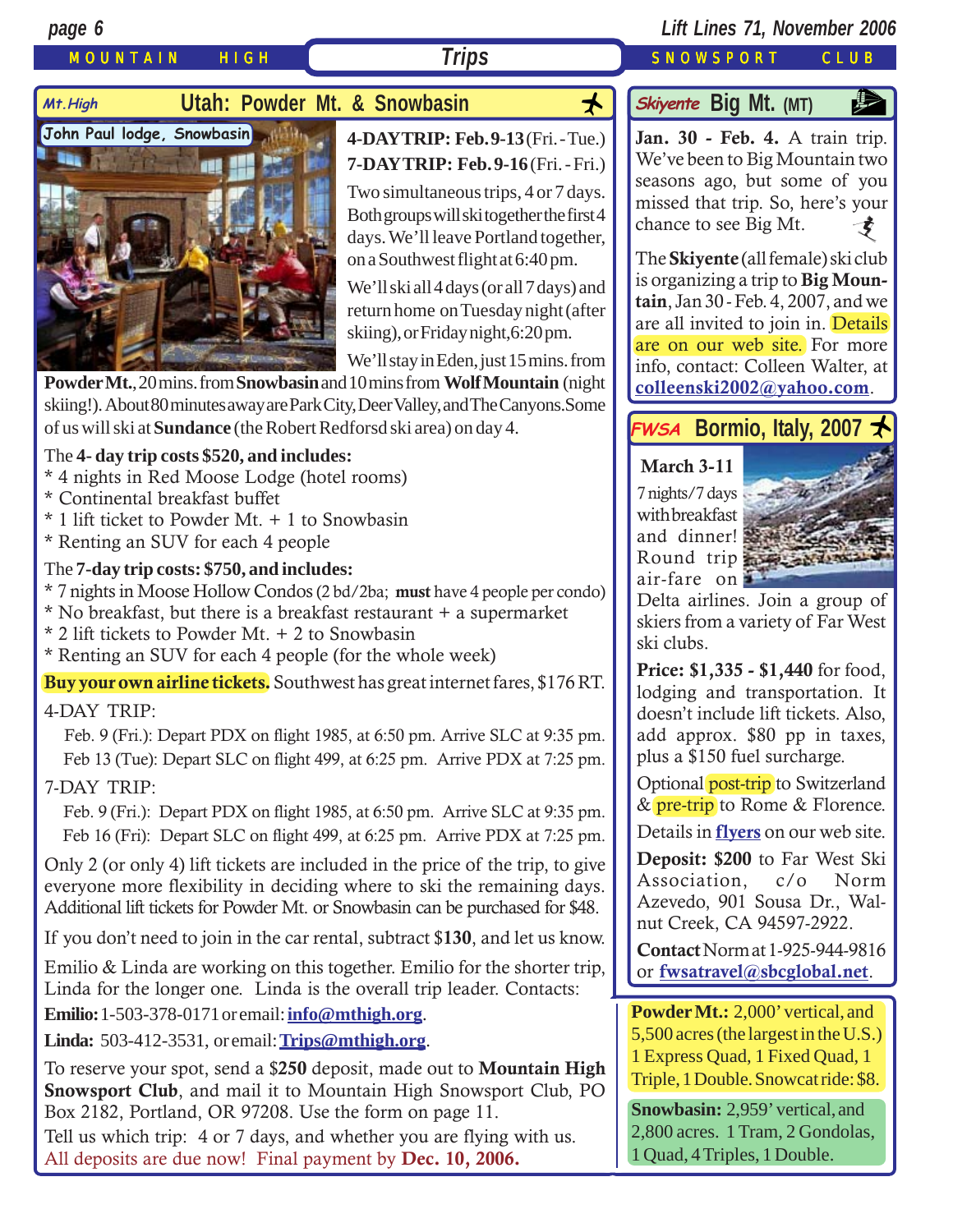### *Lift Lines 71, November 2006 page 7*

MOUNTAIN HIGH

**Mt.High**  $\bigoplus$ 

 **Cascade Lodge weekend**

### **March 3-4**

2days/ 1night at the friendly Cascade Lodge



in Government. Camp.

This is the weekend of the **Oregon Cancer SkiOut**, and the **Winter Games of Oregon**! We'll ski both Saturday and Sunday.

In the evening, we can party at Charlie's (just across the street)!

**Price:** Only **\$17** for lodging Saturday night (in bunk beds). This is a special introductory guest rate just for our club for this weekend.

Dinner & breakfast will be available for a good price. Let us know if you'll have some, so enough can be prepared.

We need to have a head-count by December 15. So, please put this weekend on your calendar, and let us know you are coming.

**Contact** Emilio Trampuz, 1-503- 378-0171 or **[info@mthigh.org](mailto:info@mthigh.org)**.



Ski Bowl has the best views of Mt. Hood! And great powder in the upper bowl!

*Check our web site for trip updates [www.mthigh.org/Trips.htm](http://www.mthigh.org/Trips.htm).*

# **Mt.High Leavenworth "Say WA" bus trip**

*Trips*

# **Mission Ridge & Stevens Pass**

### **March 16-18.**

2 days/ 2 nights. The bus trips are usually our club's best and most fun events. You don't have to miss any work days, as this is just a weekend.

We leave Friday around 5 pm, and return Sunday night. We'll visit:

1. **Mission Ridge**, with a new express lift installed last season. You can ski by a World War II bomber that crashed on the mountain! 2.200' vertical. 1 Express Quad, 3 Doubles.

2. **Stevens Pass**, lots of tree skiing, front and back + lots of cruis-



ers! 1,800' vertical, served by 3 Quads, 4 Triples, 3 Doubles. **Lodging:** Both nights, we'll stay in the charming town of Leavenworth.

We have booked almost the entire Obertal Inn, just for us! Most rooms have 2 queen beds, some have 1 king bed. There are also 2 Fireplace Suites and 2 Jacuzzi Suites. If a couple wants to book one of those suites, each **person** would pay an extra \$42 for a Fireplace Suite or \$64 each for a Jacuzzi Suite. First come, first served. Reserve your's soon!

An "expanded continental breakfast" is included.

**Price:** Only **\$200** for lodging and transportation, plus approx. **\$38** per lift ticket. We'll get discounted lift tickets at the hotel.

The trip price is based on 26 people. For each 2 people that sign up over that number, **the price for everyone will go down by \$4** . (For example, at 32 people it would cost \$188 each, and at 42 people it would cost only \$168 each!) So, let's make sure everyone goes on this trip!

Contact: **[Linda McGavin](mailto:Trips@mthigh.org)** (trip leader) or **[Emilio Trampuz](mailto:info@mthigh.org)** (co-captain).

Reservations: Send a \$100 deposit made out to **Mountain High Snowsport Club**, and mail it to Mountain High Snowsport Club, PO Box 2182, Portland, OR 97208.

Remember to specify if you want one of the special rooms. **NOTE: Only 44 spots available at the standard rate. After those 44 spots get filled, you'll only be able to sign up for the more expensive rooms** (double occupancy only)**.**

# **Mt. Bachelor Weekend / FWSA Championships**



**Mar. 30 - Apr. 1.** Multiple events. Our last PACRAT race of the season on Sunday. The Far West Championships will have a Slalom on Saturday and a GS on Sunday. All PACRAT racers can enter both races. We'll all drive to Bend. Activities at the Riverhouse.

▅

Many will come to Bend just for fun!

Info: Mary Olhausen: **[omary52@comcast.net](mailto:omary52@comcast.net)**



SNOWSPORT CLUB



*"Say WA"* is Washington's new slogan.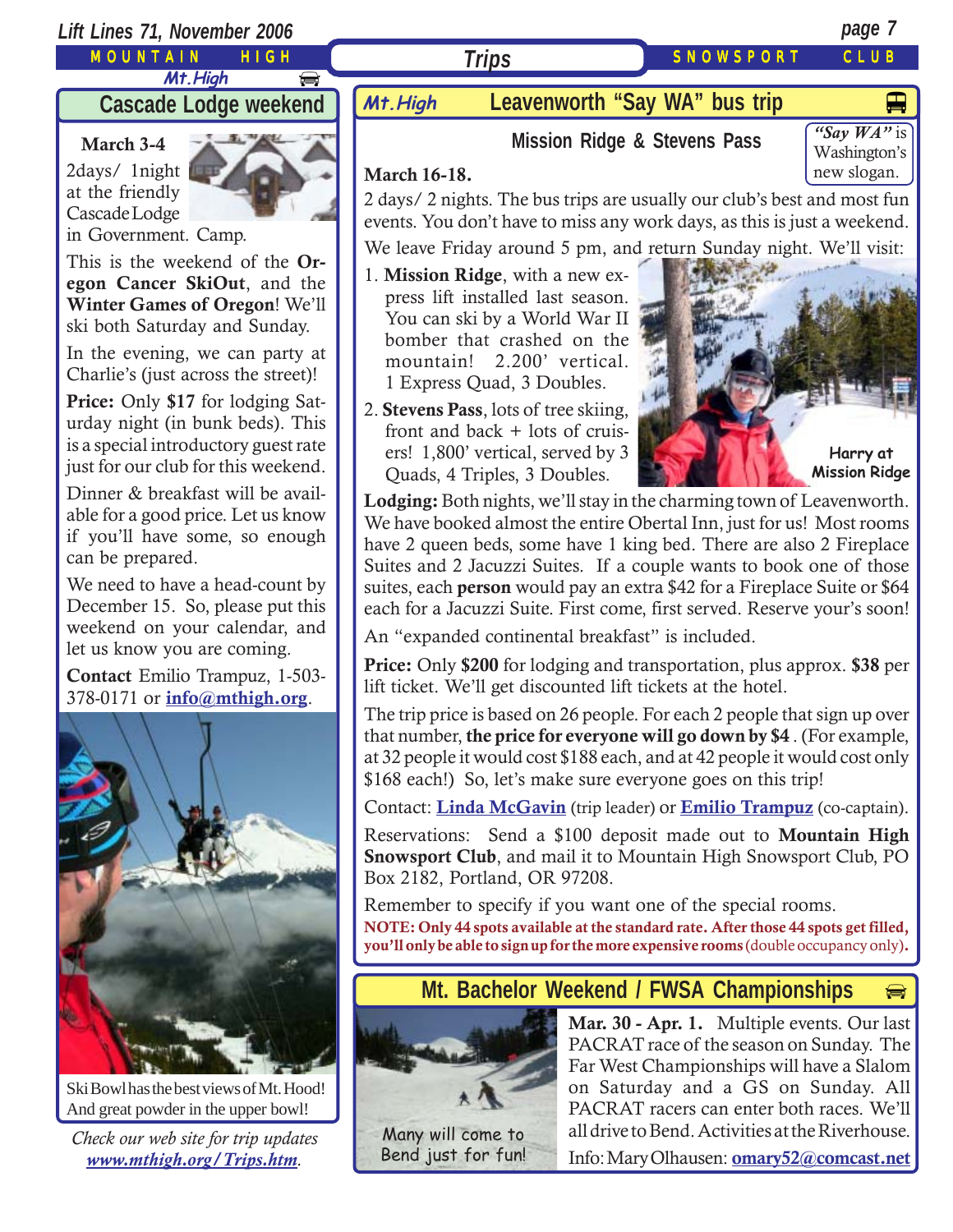# MOUNTAIN HIGH *More News* SNOWSPORT CLUB

# *page 8 Lift Lines 71, November 2006*

# **Welcome New Members**



A warm welcome to new members who have joined us since May 2006, when we last reported on the membership.

(*Listed by first name*)

**Dean Roberts Ginny Santorufo Jack Clifton Jennifer James John Wittmayer Kevin Marsh**

**Laury Riley Rich Achterberg Suzanne Richards Ted Young Trish Ezell Tony Martinez**

Note: Rich Achterberg is the winner of the free membership raffle at the Ski Fair! Congratulations!



**Sonnet for Seven (2006/07)** (by Mark Moore) Found on the NOAA forecast for Timberline at **<http://www.nwac.us/~nwac/products/SABNW>**

I look all around me and know that it's fall, But I'm not yet concerned there's no snow at all. (hardly any) Whatever the weather, El Niño or not, Don't fret just yet about the cool gear you bought.

For blocking ridges and split flows may not last, And the winter ahead could still be a blast. For we have had deep powder during El Niños you know, And all have marveled at the depth of the snow.

But this isn't my forecast for winter to be, As it could make me enemies for eternity. It's a plea to relax, be patient and wait, For soon snow may cover the entire state.

It's just that El Niños skew the odds toward drier, With temps slightly warmer but not in the fryer. Odds are high that you'll find some good snow, But you'll have to be crafty and stay in the know.

Hopefully you won't have to travel too far, Or fly to a country that for a prez has a czar. Know that there will be snow closer to home, Just get ready to drive, hike and roam.

# **Mt. High Letters**

**Q For the last couple of years, we've been calling our club a** *snowsport* **club instead of** *ski* **club, to be more inclusive, but in** *Lift Lines* **we mainly see references to skiing. Why? F** 

**A** Mainly for practical reasons. We often struggle to compress as much text as possible into a limited amount of space. For example, when writing about the Canadian Ski Safari, the phrase: "Ski at Silver Star, then drive to Big White" is easier to fit on a single line than any other alternative expression.

No disrespect to snowboarders. It's just simpler to say "ski", when in reality we mean to include all types of snow-riding. We use the word "ski" in its widest, most generic sense, not tied to any specific gear, but to the general act of having fun on the snow. Think of the term **SKI** as an acronym. Which do you like best?

#### **SKI**

\* **S**nowriding on all **K**nown **I**mplements

- \* **S**now-gear that **K**eeps **I**mproving
	- \* **S**nowplay **K**ontraptions **I**nternational
	- \* **S**uper **K**een **I**ce-carvers
	- \* **S**now **K**issed **I**nvigorators
	- \* **S**o much fun it should be **K**ept **I**llegal
	- \* **S**lopeside **K**now-how **I**ntended
	- \* **S**now-bound **K**iller **I**nventions
	- \* **S**kis and **K**indred **I**tems

**Q Oh great one, can you tell us when Meadows will open. What does the crystal ball show?** *- Steve Shaw*

**A** The weather experts at the National Oceanic & Atmospheric Administration (NOAA) predicted a mild "El Niño" year, a few months ago. This means **drier and warmer** conditions in the Northwest. More recently, they changed that to a very mild, almost negligible, "El Niño", resulting in an **average** winter.

Meanwhile, the **Farmers' Almanac** folks were predicting a colder and wetter winter all along. Looks like they were right this time, judging by the huge amounts of precipitation we received so far.

Most ski areas seem poised to open within a week, around November 15 - 23. See page 4 for details.

As for **Meadows**, with **Hwy.35** destroyed in 4 places, it will take a lot of sweat and tears to rebuild it quickly. Still, Dave Riley is positive. He says he sees nothing "that a bunch of big yellow equipment can't fix."

The great one will stick his neck out and predict Meadows opening mid-December, by Christmas at the latest.

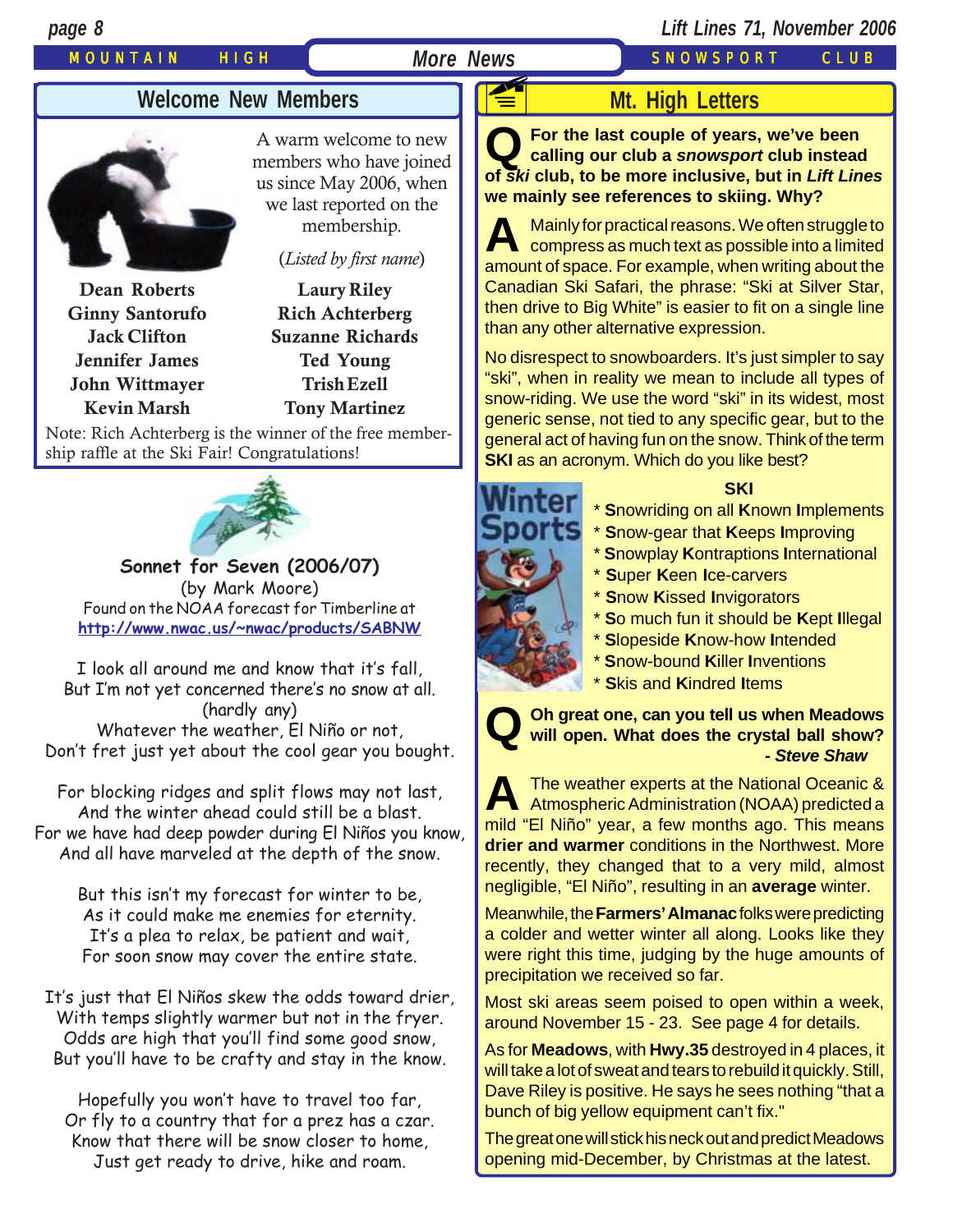*Lift Lines 71, November 2006 page 9*

MOUNTAIN HIGH

PACRAT and NWSCC News SNOWSPORT CLUB



The PACRAT race dates for next season have been confirmed. Also, **for all future years,** we'll try to keep the same weekends, so we'll always know when the races are, and can thus plan our ski trips around it.

These are all standard dates. Only the 5th race at Mt. Bachelor is an exception this year.

| Race Weekend                                          | <b>Date</b>   | Place              |
|-------------------------------------------------------|---------------|--------------------|
| 1. 2nd Sunday in January                              |               | 1-14-07 Timberline |
| 2 4th Sunday in January                               |               | 1-28-07 Meadows    |
| 3. 3rd Sunday in February                             |               | 2-18-07 Ski Bowl   |
| 4. 2nd Sunday in March                                |               | 3-11-07 Meadows    |
| M. 4th Sunday in March                                |               | 2-25-07 Meadows    |
| 5. 1st Sunday in April                                |               | 3-31-07* Bachelor* |
| R. 2nd Friday in April                                | $4 - 13 - 07$ |                    |
| $M =$ Makeup race (only if another one is cancelled). |               |                    |

 $R =$ Rat Attack (the Awards party)

**\* Exception:** This year, the 5th race will exceptionally be held on **Saturday, March 31, 2007**, at Mt. Bachelor, because it will be combined with the Far

West Championships. Most other years, the 5th race will be held on the 1st Sunday in April, at **Mt. Hood Meadows**.

The final and most accurate dates will always be posted on the PACRAT web site at: **[www.pacrats.org](http://www.pacrats.org/)**.



i **Racing Director**

**Gary Stevenson** (our Prez) will also be acting as our Racing Director, at least during the team signup period.

So, team captains, please contact Gary to let him know how many people you have on your team, and if you need any more. If you have more than 10 racers, Gary

can help you find another team for them.

Contact Gary at 503-257-6368.

## **Join a team**

Wanna meet 9 ski buddies for the winter season? Join a PACRAT team. It's fun. We'll find you a spot on a 10-person team. We need racers of all ages (over 21) and abilities, including total beginners! Almost half of our members participate in racing.

We'll ski together, run some gates, maybe win some prizes, and a party is included at the end of every race day. 5 races per season. Only \$85 per person.

Our web site **[Racing](http://www.mthigh.org/Racing.htm)** page has a list of team captains. At the **Membership party**, team captains who still need people will wear a **racing bib**. Talk to them.

# **Race clinics**

Three race clinics are being planned for the upcoming season. Always a day before a race. All the clinics will be at **Mt .Hood Meadows** on **Saturdays**, regardless of where the race will be held the next day.

The clinic dates are: January 13 (Sat.) January 27 (Sat.) March 10 (Saturday)

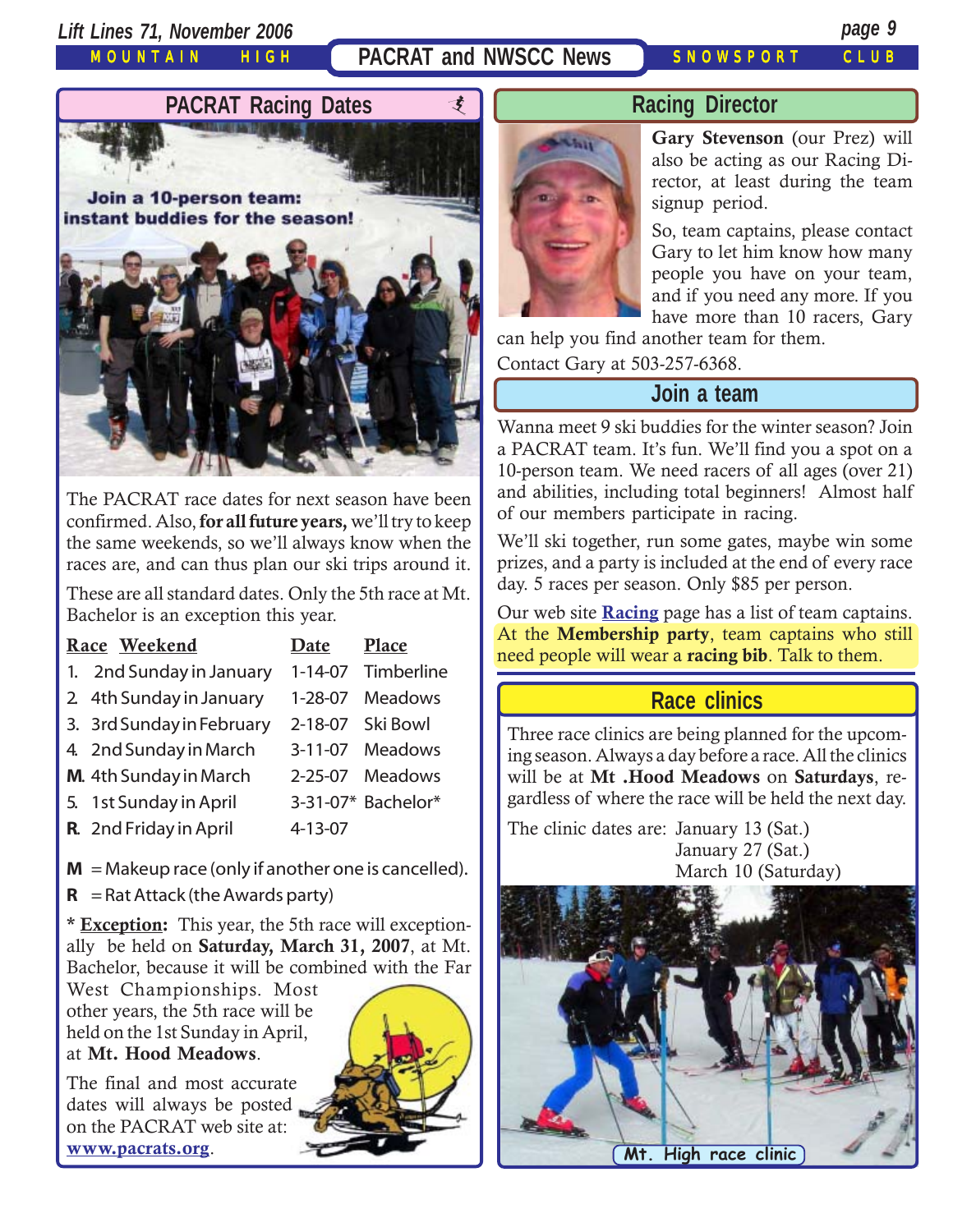### MOUNTAIN HIGH **FWSA => NWSCC => Clubs** SNOWSPORT CLUB

## *page 10 Lift Lines 71, November 2006*

# **Far West Ski Association**



Remember, we are all part of the Far West Ski Association, which unites most ski clubs in the West (Arizona, California, Nevada, Oregon, Washington).

FWSA organizes at least 2 big trips each winter:

a) A **National Ski Week** - this year to **Steamboat**, Colorado, January 27 - February 3, 2007. See more info in the next column on this page.

b) A **European trip** - this year to **Bormio**, Italy, March 3 - 11, 2007. See page 6.

### *FAR WEST RACING ASSOCIATION*

FWRA is the racing arm of FWSA. Every winter, it organizes at least 2 major racing events:

a) **Three races** (a qualifier, a slalom, & a GS) during the Far West **Ski Week** (this year in Steamboat).

b) **The Far West Championships**, usually in April, and most often held at Lake Tahoe ski areas, but this coming season, the Championships will be held at **Mt. Bachelor**, March 30 - April 1, 2007. All our PACRAT racers automatically qualify for the Far West races, if they wish to participate.

More info on the FWSA web site: **[www.fwsa.org](http://www.fwsa.org/)**.

### **NWSCC Member Benefit[s](http://beavercreek.snow.com/winterhome.asp)**

[Our club is affiliated with the NW Ski Club Council,](http://beavercreek.snow.com/winterhome.asp) so you are entitled to all the membership benefits of this organization, which unites and represents most of the ski clubs in Oregon and Washington.

Look at the NWSCC website at **[www.nwskiers.org](http://www.nwskiers.org/)** to see a list of member benefits and discounts.

Also, check out the FWSA website at **[www.fwsa.org](http://www.fwsa.org/)** under Membership to see the current discounts across the western United States and Canada.

NWSCC members can also obtain benefits through the National Ski Council Federation. A current list of NSCF benefits can be found at **[www.skifederation.org](http://www.skifederation.org/)** in the Members Only section. The user name is **skigroup** and the password is **24councils**.

# **Mt. High Membership Cards FWSA NWSCC**

Your club membership card pulls triple duty. It shows you are not only a Mountain High club member, but also a member of the Far West Ski Association and the NW Ski Club Council.





bearer of this card is a member of a club that belongs ol B

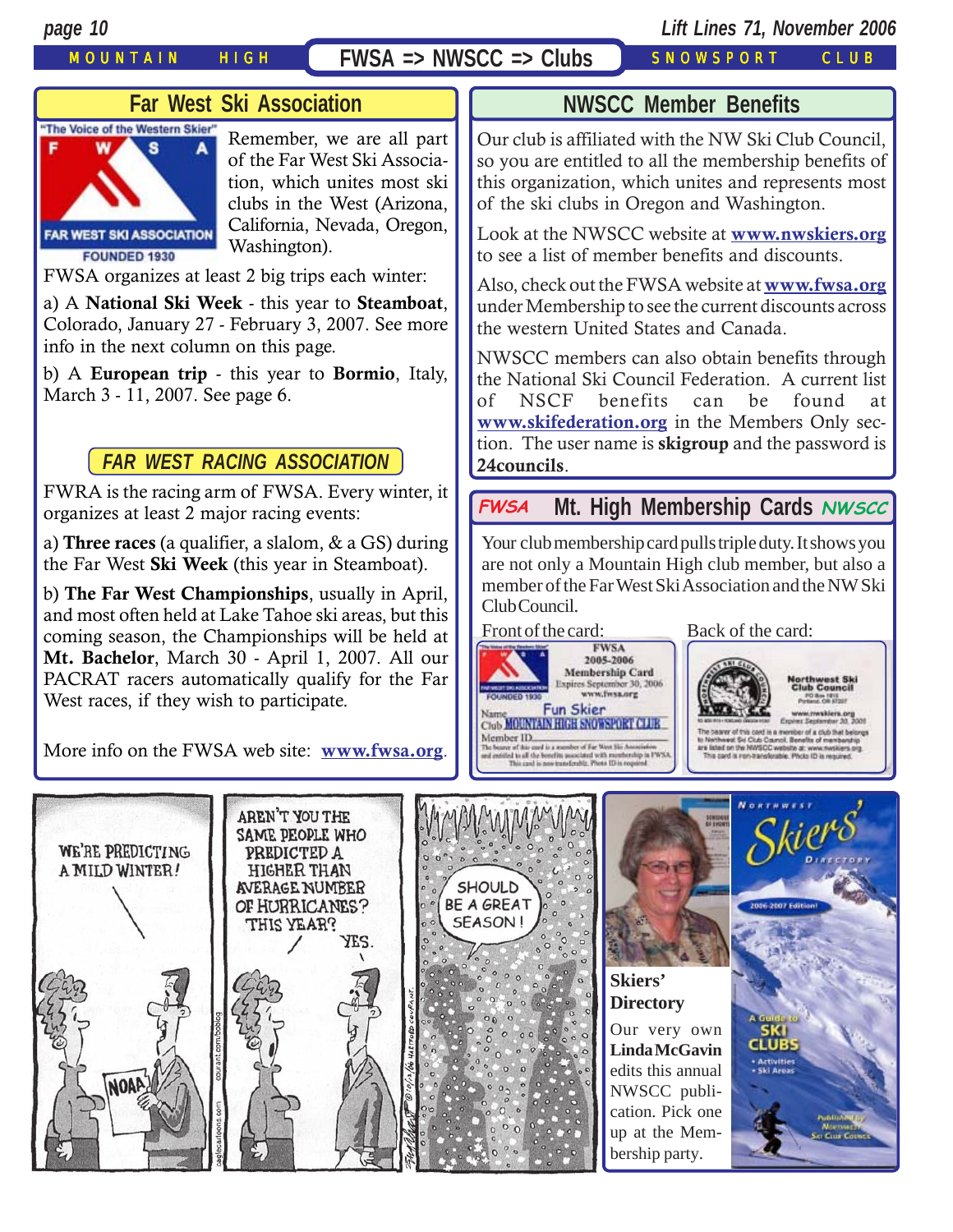| Lift Lines 71, November 2006                                                                               |                              |                                                                                                                                                                                                                                                                           |  |                                                                                                                                                                                                                                                                                                                 | page 11 |  |  |
|------------------------------------------------------------------------------------------------------------|------------------------------|---------------------------------------------------------------------------------------------------------------------------------------------------------------------------------------------------------------------------------------------------------------------------|--|-----------------------------------------------------------------------------------------------------------------------------------------------------------------------------------------------------------------------------------------------------------------------------------------------------------------|---------|--|--|
| <b>MOUNTAIN</b>                                                                                            | <b>HIGH</b>                  | Club info                                                                                                                                                                                                                                                                 |  | <b>SNOWSPORT</b>                                                                                                                                                                                                                                                                                                | CLUB    |  |  |
| Mt. High Membership Party                                                                                  | <b>Mountain High Meeting</b> |                                                                                                                                                                                                                                                                           |  |                                                                                                                                                                                                                                                                                                                 |         |  |  |
| Location: the Mt. Park Rec. Center, Lake Oswego. See map on page 3.                                        |                              | Nov. 14 (Tue.) 6:30 - 9:30 pm.<br>The big annual party. Bring all<br>your friends! Meet other club<br>members. Sign up for a race team<br>or a fun trip!<br>There will be free food and drinks<br>(soft, beer, wine). Come see what<br>we are cooking up for this season! |  | First Tuesday of the month.<br><b>Dec. 5 (Tues.)</b> : Open to all who<br>want to get more involved with<br>the club. This is an organizational<br>meeting to plan future events.<br>Gather at 6:30 pm. Start at 7 pm.<br>Location: Round Table Pizza,<br>10070 SW Barbur Blvd., Portland,<br>near Capitol Hwy. |         |  |  |
| Mountain High snowsport club contacts:<br>General information: info@MtHigh.org<br>Web site: www.mthigh.org |                              |                                                                                                                                                                                                                                                                           |  |                                                                                                                                                                                                                                                                                                                 |         |  |  |
| President:<br>Vice-President:                                                                              |                              | Gary Stevenson, H: 503-257-6368,                                                                                                                                                                                                                                          |  | H: 503-297-1427, W: 503-296-6075, TWhite223@msn.com                                                                                                                                                                                                                                                             |         |  |  |
| Secretary:                                                                                                 | Terry White,<br>Sue Bennett, | H: 503-774-8747, OptomistSue@comcast.net                                                                                                                                                                                                                                  |  |                                                                                                                                                                                                                                                                                                                 |         |  |  |
| Treasurer:                                                                                                 | Kurt Krueger,                | H: 503-625-1492, telek2@att.net                                                                                                                                                                                                                                           |  |                                                                                                                                                                                                                                                                                                                 |         |  |  |

*Race Director:* Gordy Lusk, H: 503-804-8363, **[GordyLusk@hotmail.com](mailto:gordylusk@hotmail.com)**

*Newsletter Editor:* Emilio Trampuz, H/W: 1-503-378-0171, **[info@mthigh.org](mailto:info@mthigh.org)**

*Activities Director:* Jaxine Harris, H: 503-692-9719, **[JaxineAH@msn.com](mailto:JaxineAH@msn.com)**

- *NWSCC Rep:* Debbi Kor-Lew, H: 503-682-1563, W: 988-5138, **[ijustwannarun@aol.com](mailto:Ijustwannarun@aol.com)**
- *Trip Directors:* Marsha Cosgrove, H: 503-646-5292, W: 503-799-2833, **[HappyHairdresser@msn.com](mailto:HappyHairdresser@msn.com)**
	- Linda McGavin, H: 503-652-2840, W: 503-412-3531, **[Trips@mthigh.org](mailto:Trips@mthigh.org)**
- Larry Bennett, H: 503-760-2360, **[BENNETT896@aol.com](mailto:BENNETT896@aol.com)**  $\frac{1}{\sqrt{1-\frac{1}{\sqrt{1-\frac{1}{\sqrt{1-\frac{1}{\sqrt{1-\frac{1}{\sqrt{1-\frac{1}{\sqrt{1-\frac{1}{\sqrt{1-\frac{1}{\sqrt{1-\frac{1}{\sqrt{1-\frac{1}{\sqrt{1-\frac{1}{\sqrt{1-\frac{1}{\sqrt{1-\frac{1}{\sqrt{1-\frac{1}{\sqrt{1-\frac{1}{\sqrt{1-\frac{1}{\sqrt{1-\frac{1}{\sqrt{1-\frac{1}{\sqrt{1-\frac{1}{\sqrt{1-\frac{1}{\sqrt{1-\frac{1}{\sqrt{1-\frac{1}{\sqrt{1-\frac{1}{\sqrt{1-\frac{1}{\sqrt{1-\frac{1$

# DOUGH TRANSMITTAL FORM

For all Mt. High trips, make check payable to: "**Mountain High Snowsport Club**" Mail to: Mountain High Snowsport Club, PO Box 2182, Portland, OR 97208.

| PLEASE PRINT CLEARLY:                                                                              | [ ] New membership                                                                                                                                                                                      | [ ] Renewal   |                                                                                                                                                                                                                                                                                                                                                                                                                                                             | Whereas the Mountain High Snowsport Club ("Club") is an organi-<br>zation of fun loving ADULTS whose events are organized by mem-<br>bers who volunteer their efforts for the enjoyment of their fellow |  |  |
|----------------------------------------------------------------------------------------------------|---------------------------------------------------------------------------------------------------------------------------------------------------------------------------------------------------------|---------------|-------------------------------------------------------------------------------------------------------------------------------------------------------------------------------------------------------------------------------------------------------------------------------------------------------------------------------------------------------------------------------------------------------------------------------------------------------------|---------------------------------------------------------------------------------------------------------------------------------------------------------------------------------------------------------|--|--|
|                                                                                                    |                                                                                                                                                                                                         |               |                                                                                                                                                                                                                                                                                                                                                                                                                                                             | members and friends, please remember when I participate in Club<br>events I do so at my own risk. Sporting activities, indeed, any                                                                      |  |  |
|                                                                                                    |                                                                                                                                                                                                         |               |                                                                                                                                                                                                                                                                                                                                                                                                                                                             | activity, includes inherent risks. I will evaluate my own abilities and<br>responsibilities and join in the Club fun as a responsible and consid-                                                       |  |  |
| Phone (Wk):<br>Phone (Hm): <u>_____________________</u>                                            |                                                                                                                                                                                                         |               | erate adult. I will not hold the Club or any Club officer liable for the<br>consequences of my decisions and my behavior. The bottom line                                                                                                                                                                                                                                                                                                                   |                                                                                                                                                                                                         |  |  |
| Email (Hm):                                                                                        |                                                                                                                                                                                                         |               | is, stuff just happens sometimes and the club volunteers are not to<br>be blamed for helping us have fun. Besides, the Club has no assets,<br>except for a leftover banner, some balloons, or a couple of empty<br>beer bottles with the Club's name on them.                                                                                                                                                                                               |                                                                                                                                                                                                         |  |  |
| <b>Email Preferences:</b><br>[ ] No changes<br>(same as last year)                                 | -Newsletter (once a month): [ ] yes, link only [ ] yes, complete file<br>- Club news & events (between newsletters): [ ] yes [ ] no<br>- Other ski news (NWSCC, FWSA, ski areas, trips): [ ] yes [ ] no |               |                                                                                                                                                                                                                                                                                                                                                                                                                                                             | $[ ]$ no                                                                                                                                                                                                |  |  |
| Please take my money, and apply it toward the following Ski Club fun stuff:<br>Deposit?Paidinfull? |                                                                                                                                                                                                         |               |                                                                                                                                                                                                                                                                                                                                                                                                                                                             |                                                                                                                                                                                                         |  |  |
|                                                                                                    | $\Box$ Membership Dues (for 2006/2007): Single (\$25) couple (\$40)                                                                                                                                     |               |                                                                                                                                                                                                                                                                                                                                                                                                                                                             |                                                                                                                                                                                                         |  |  |
| <b>Q PACRAT Racing</b> Total: \$85 Team name: ______________________                               |                                                                                                                                                                                                         |               | \$<br>$\begin{tabular}{ccccc} \multicolumn{2}{c }{\textbf{1} & \multicolumn{2}{c }{\textbf{2} & \multicolumn{2}{c }{\textbf{3} & \multicolumn{2}{c }{\textbf{4} & \multicolumn{2}{c }{\textbf{5} & \multicolumn{2}{c }{\textbf{6} & \multicolumn{2}{c }{\textbf{6} & \multicolumn{2}{c }{\textbf{6} & \multicolumn{2}{c }{\textbf{6} & \multicolumn{2}{c }{\textbf{6} & \multicolumn{2}{c }{\textbf{6} & \multicolumn{2}{c }{\textbf{6} & \multicolumn{2}{$ |                                                                                                                                                                                                         |  |  |
|                                                                                                    | □ Utah 4-day (Feb.9 - 13, 2007) Total \$520 Deposit: \$250                                                                                                                                              |               |                                                                                                                                                                                                                                                                                                                                                                                                                                                             |                                                                                                                                                                                                         |  |  |
| $\Box$ Utah 7-day (Feb. 9 - 16, 2007) Total \$750 Deposit: \$250                                   |                                                                                                                                                                                                         |               |                                                                                                                                                                                                                                                                                                                                                                                                                                                             |                                                                                                                                                                                                         |  |  |
|                                                                                                    | $\Box$ Cascade Lodge weekend (March 3-4) Total \$17                                                                                                                                                     | $\zeta$       |                                                                                                                                                                                                                                                                                                                                                                                                                                                             |                                                                                                                                                                                                         |  |  |
|                                                                                                    | $\Box$ Washington bus trip (Mar. 16 - 18, 2007) Total \$200 Deposit: \$100                                                                                                                              | $\sim$ $\sim$ |                                                                                                                                                                                                                                                                                                                                                                                                                                                             |                                                                                                                                                                                                         |  |  |
|                                                                                                    |                                                                                                                                                                                                         |               | Ś.                                                                                                                                                                                                                                                                                                                                                                                                                                                          |                                                                                                                                                                                                         |  |  |
|                                                                                                    |                                                                                                                                                                                                         |               |                                                                                                                                                                                                                                                                                                                                                                                                                                                             |                                                                                                                                                                                                         |  |  |
| Signature(s): $\overline{\phantom{a}}$                                                             |                                                                                                                                                                                                         |               | Date:                                                                                                                                                                                                                                                                                                                                                                                                                                                       |                                                                                                                                                                                                         |  |  |